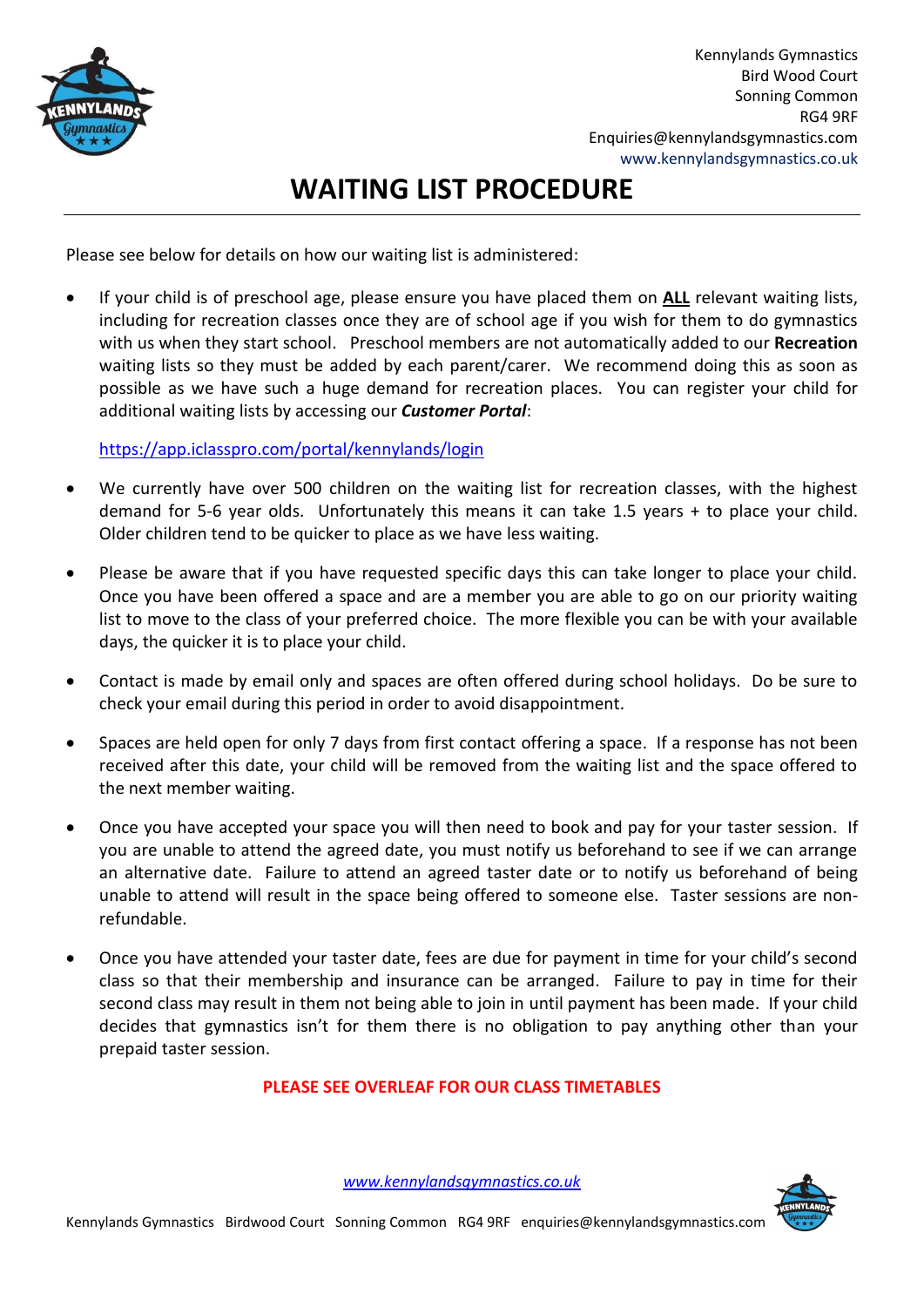## **RECREATIONAL GYMNASTICS TIMETABLE – 2022**

| <b>DAY</b>    | <b>TIME</b>                    | <b>CLASS TYPE</b>                                                                                          | <b>COST</b> |
|---------------|--------------------------------|------------------------------------------------------------------------------------------------------------|-------------|
| <b>Monday</b> | $3:50 - 4:45$<br>$4:10 - 5:05$ | <b>Recreation Rising 5's-8 years</b>                                                                       | £8.25       |
|               | $4:50 - 5:45$<br>$5:10 - 6:05$ | Beginner, Intermediate & Advanced 7+ years                                                                 | £8.25       |
|               | $5:50 - 6:45$<br>$6:10 - 7:05$ | Beginner, Intermediate/Advanced 8-12 years                                                                 | £8.25       |
|               | $6:10 - 7:05$                  | <b>Freestyle Stage 2: 8+ years</b>                                                                         | £8.25       |
|               | $6:50 - 7:45$<br>$7:10 - 8:05$ | <b>Beginner, Intermediate/Advanced 10+ years</b>                                                           | £8.25       |
|               | $7:10 - 8:05$                  | Freestyle Stage 2: 10+ years                                                                               | £8.25       |
|               | $12:00 - 12:50$                | Home Education (Rising 5's +)                                                                              | £8.25       |
|               | $3:50 - 4:45$<br>$4:10 - 5:05$ | <b>Recreation Rising 5's-8 years</b>                                                                       | £8.25       |
|               | $5:10 - 6:05$                  | Beginner, Intermediate & Advanced 7+ years                                                                 | £8.25       |
|               | $4:50 - 5:45$                  | <b>Freestyle Stage 1: 7+ years</b>                                                                         | £8.25       |
| Tuesday       | $6:10 - 7:05$                  | Beginner, Intermediate & Advanced 8+ years<br><b>Freestyle Stage 2: 8+ years</b>                           | £8.25       |
|               | $7:10 - 8:05$                  | Beginner, Intermediate & Advanced 10+<br><b>vears</b><br>Freestyle Stage 3: 10+ years                      | £8.25       |
| Wednesday     | $3:50 - 4:45$<br>$4:10 - 5:05$ | <b>Recreation Rising 5's-12 years</b>                                                                      | £8.25       |
|               | $4:50 - 5:45$                  | <b>Recreation 8 years +</b>                                                                                | £8.25       |
|               | $5:10 - 6:05$                  | Beginner, Intermediate & Advanced 7+ years                                                                 | £8.25       |
|               | $5:50 - 7:40$<br>$6:10 - 8:05$ | <b>Advanced Rec Squad Juniors (invitation only)</b><br><b>Advanced Rec Squad Seniors (invitation only)</b> | £12.50      |
| Thursday      | $3:50 - 4:45$<br>$4:10 - 5:05$ | <b>Recreation Rising 5's-8 years</b>                                                                       | £8.25       |
|               | $4:50 - 5:45$<br>$5:10 - 6:05$ | Beginner, Intermediate & Advanced 7+ years                                                                 | £8.25       |
|               | $6:10 - 7:05$                  | Beginner, Intermediate & Advanced 7+ years                                                                 | £8.25       |
|               | $7:10 - 8:05$                  | Beginner, Intermediate & Advanced 10+<br>years                                                             | £8.25       |

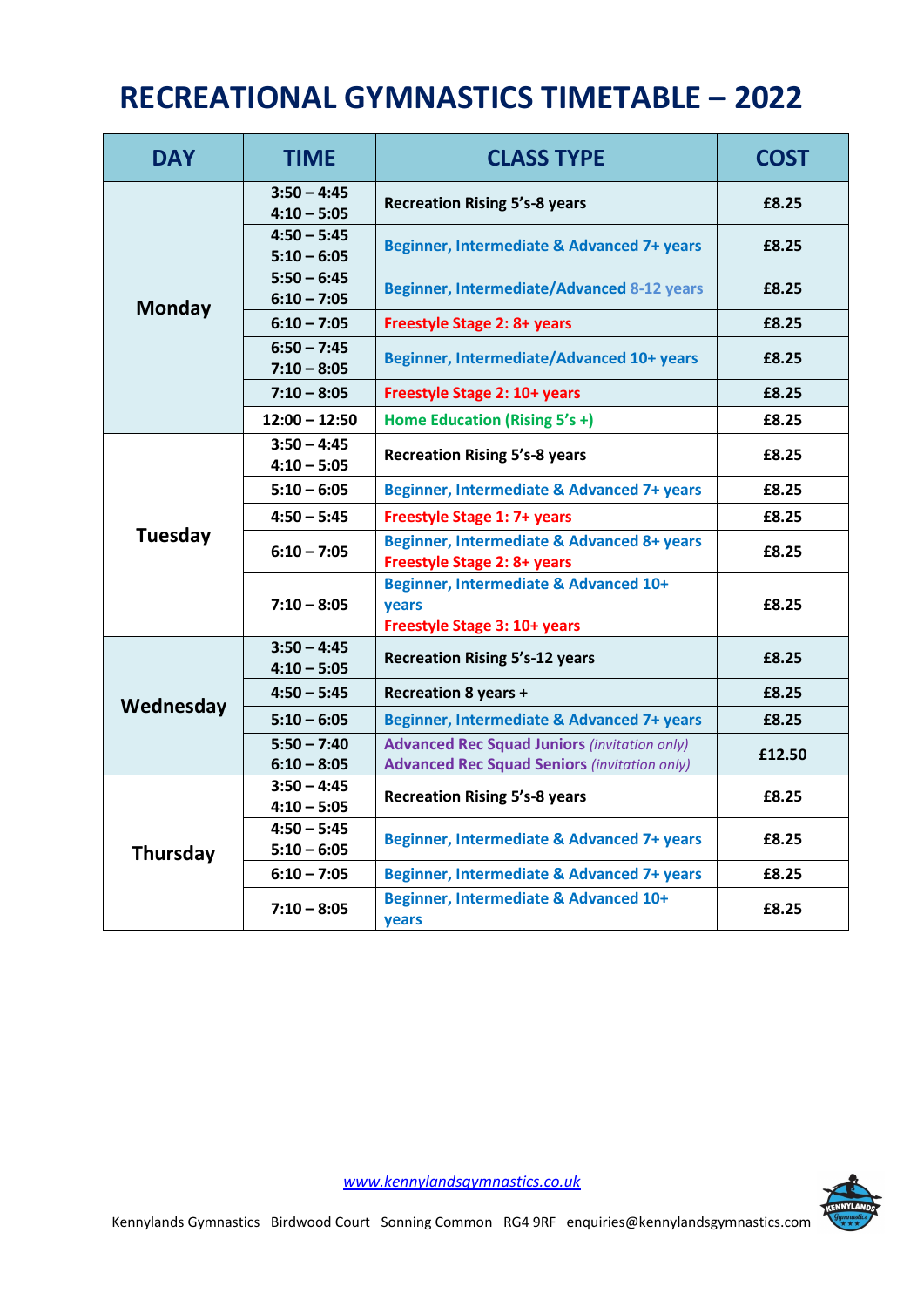| <b>DAY</b>    | <b>TIME</b>                                           | <b>CLASS TYPE</b>                                                                       | <b>COST</b> |
|---------------|-------------------------------------------------------|-----------------------------------------------------------------------------------------|-------------|
| <b>Friday</b> | $3:50 - 4:45$<br>$4:10 - 5:05$                        | <b>Recreation Rising 5's-8 years</b>                                                    | £8.25       |
|               | $4:50 - 5:45$<br>$5:10 - 6:05$                        | Beginner, Intermediate & Advanced 7+ years                                              | £8.25       |
|               | $5:10 - 6:05$                                         | Freestyle Stage 1 & 2: 7+ years                                                         | £8.25       |
|               | $5:50 - 6:45$<br>$6:10 - 7:05$                        | <b>Beginner, Intermediate/Advanced 8+ years</b>                                         | £8.25       |
|               | $6:10 - 7:05$                                         | <b>Freestyle Stage 2: 8+ years</b>                                                      | £8.25       |
|               | $6:50 - 7:45$<br>$7:10 - 8:05$                        | Beginner, Intermediate/Advanced 10+ years                                               | £8.25       |
|               | $7:10 - 8:05$                                         | Freestyle Stage 3: 10+ years                                                            | £8.25       |
|               | $4:00 - 6:00$                                         | <b>Advanced Rec Boys Squad (Under 8's)</b><br>(invitation only)*                        | £12.50      |
| Saturday      | $8:50 - 9:35$<br>$9:05 - 9:50$                        | Super Stars - Rising 5's only                                                           | £7.25       |
|               | $10:00 - 10:55$<br>$10:20 - 11:15$<br>$10:40 - 11:35$ | <b>Recreation Rising 5's-8 years</b><br><b>Beginner, Intermediate/Advanced 7+ years</b> | £8.25       |
|               | $11:00 - 11:55$<br>$11:20 - 12:15$<br>$11:40 - 12:35$ | Beginner, Intermediate & Advanced 7+ years                                              | £8.25       |
|               | $12:00 - 12:55$<br>$12:20 - 1:15$<br>$12:40 - 1:35$   | <b>Beginner, Intermediate/Advanced 8+ years</b>                                         | £8.25       |
|               | $12:20 - 1:15$                                        | Freestyle Stage 2/3: 8+                                                                 | £8.25       |
|               | $1:00 - 1:55$<br>$1:20 - 2:15$<br>$1:40 - 2:35$       | <b>Beginner, Intermediate/Advanced 8+ years</b>                                         | £8.25       |
|               | $1:20 - 2:15$                                         | Freestyle Stage 2/3: 8+                                                                 | £8.25       |
|               | $1:20-2:15$                                           | <b>Advanced recreational invitation only</b>                                            | £8.25       |
|               | $3.45 - 6$ pm                                         | Tumble Master Class (7 years +)                                                         | £15.00      |

*All classes are payable termly in advance. Additional compulsory annual Club Membership & British Gymnastics Membership & Insurance is also payable running from September 2021 – September 2022 at a cost of £30 per gymnast*